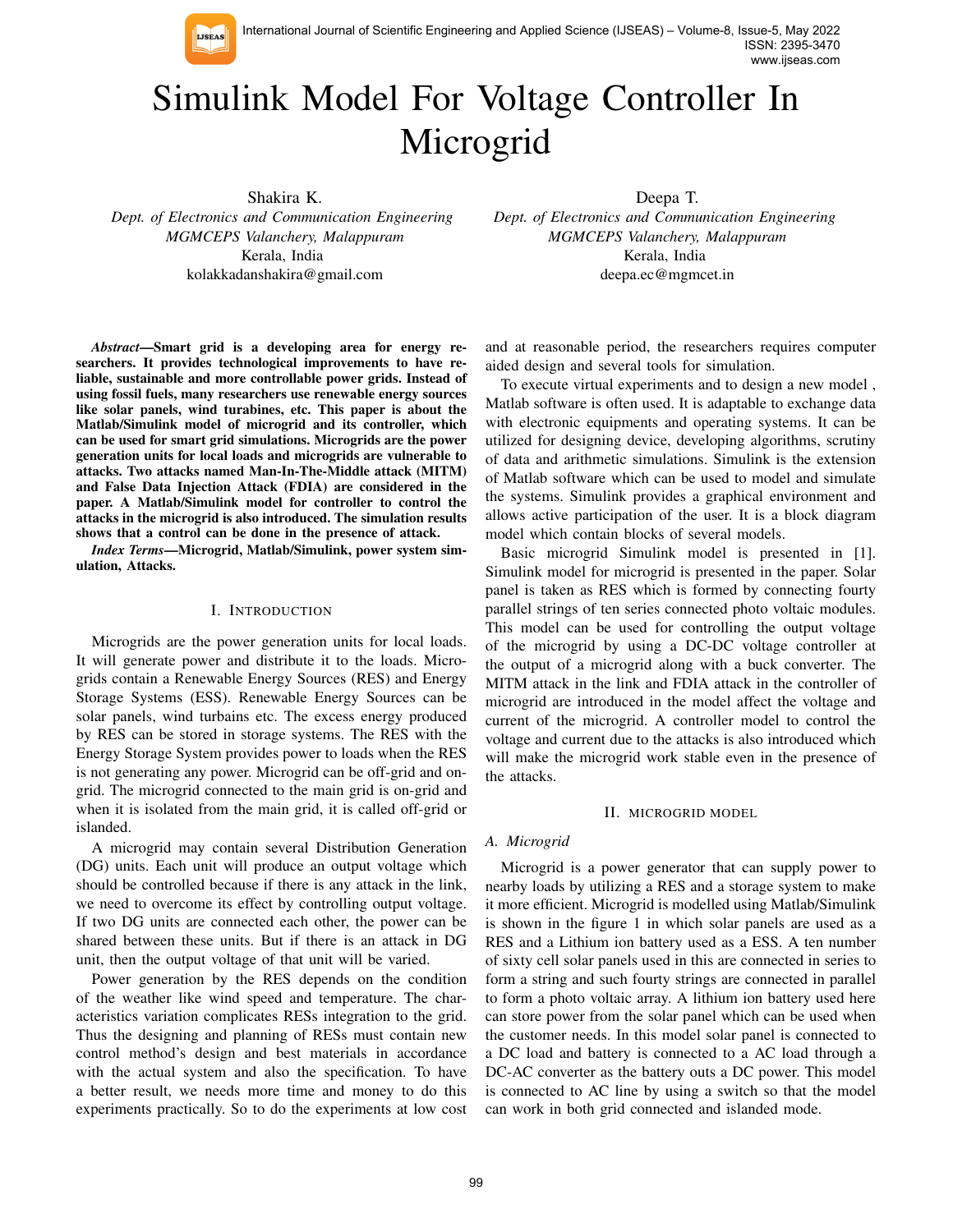International Journal of Scientific Engineering and Applied Science (IJSEAS) – Volume-8, Issue-5, May 2022 ISSN: 2395-3470 www.ijseas.com



Fig. 1. Simulink model for microgrid





Fig. 3. DC to AC converter model



Fig. 4. Controller model with FDIA attack

Fig. 2. AC to DC converter model

# *B. Components modelling*

*1) AC-DC converter:* To connect the DC load with main grid which is an AC, it is necessary to convert the AC to DC. So, for that an AC-DC converter is used. In this AC-DC converter is modelled by using a rectifier along with an inductor and capacitor. The converter model is pesented in figure 2. The rectifier is modelled using diodes with snubber RC circuit.

*2) DC-AC converter:* The output of the battery and the solar panel are producing DC. So to provide power to a AC load from solar panel and battery source, the conversion of power from DC to AC is necessary. The DC to AC coverter's simulink model is shown in figure 3 in which a full bridge coverter is used. A Pulse Width Modulation (PWM) generator is used to gate the switching devices in the converter.

# III. CONTROLLER MODEL

A DC-DC voltage controller along with a buck converter is used to control or to stabilize the output voltage of the microgrid. If there is any attack like MITM attack or FDIA attack [2], it will affect the voltage and current of the microgrid, that will lead to the blackout condition of microgrid. So to avoid this situation, a control should be done to mitigate the effect of these attacks. The controller is Proportional-Integral (PI) DC-DC voltage controller which will take the

output voltage and reference voltage of the microgrid and produces an error signal. This signal is given to a DC PWM to provide a gating signal for the buck converter. Buck converter is a DC-DC converter whose output will be less than that of input voltage.the buck converter will maintain the output voltage within the reference voltage. If there is any false data is injected into the buck converter's output, this controller can overcome its effect on voltage and current by maintaining the output voltage at reference voltage. The parameters used for PI controller is shown in the table I. The parameters proportional gain and integral gain should be selected carefully.

TABLE I CONTROLLER PARAMETERS

| Parameter                   | Value  |
|-----------------------------|--------|
| Proportional gain $K_p$     | 0.22   |
| Integral gain $K_i$         | 46     |
| Sample time $T_s$           | $5e^-$ |
| Reference voltage $V_{r}ef$ | 6V     |

## IV. SIMULATION RESULTS

Microgrid model is simulated using Matlab/Simulink and result is noted. For DC load and AC load microgrid provides power as shown in the figure 5 and figure 6 . For DC load power is directly provided by solar panels and battery provides power to the AC load through a DC-AC converter.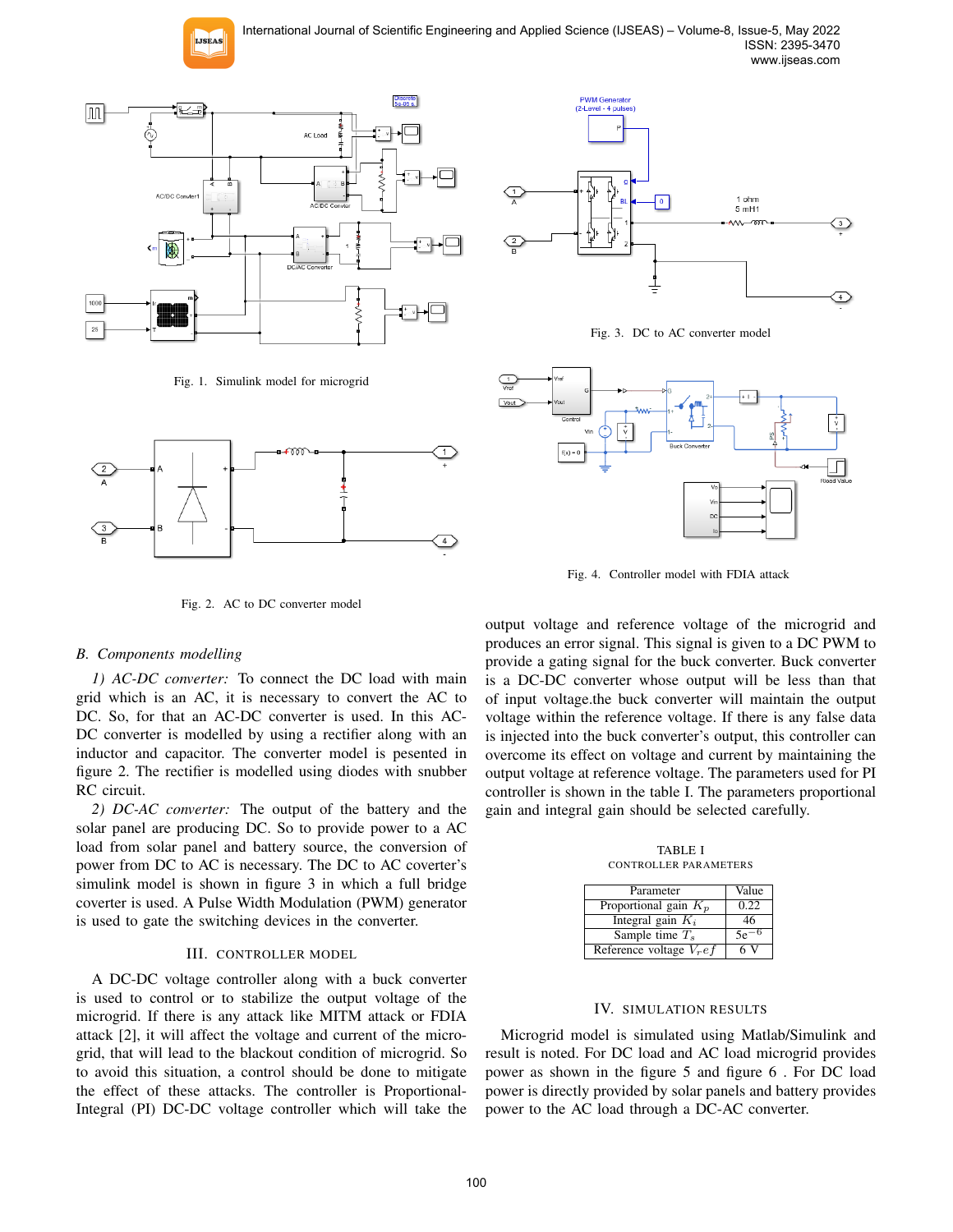

International Journal of Scientific Engineering and Applied Science (IJSEAS) – Volume-8, Issue-5, May 2022 ISSN: 2395-3470 www.ijseas.com



Fig. 5. AC load voltage



Fig. 6. DC load voltage

When attack named FDIA and MITM were introduced in the controller section and transmission link, it will affect the current and voltage of that microgrid, so we need to control it. The MITM attack is introduced when time equal to one second, as a result the voltage decreases from 5.96 volts to 5.84 volts as shown in figure 7 and also there is a change in current shown in figure 8.

Figure 9 shows the controlled outputs of the controller with buck converter. The input voltage is chosen as 12 volts for buck converter and it will maintain the output voltage at about 6 volts. When FDIA attack is introduced at time t=0.5 s, the voltage suddenly increases which is shown as a glitch in figure 9. The controller will reduce the voltage to maintain it at about 6 volts.The effect on current and its control also show in figure 9. And at t=1s, the effect of MITM attack on voltage also controlled by controller which is shown as a small fluctuation after 1second.



Fig. 7. MITM effect on voltage



Fig. 8. MITM effect on current



Fig. 9. Controlled output

## **CONCLUSION**

The paper presented a Matlab/Simulink model for microgrid which can be useful for researchers of smartgrid. The paper also presents a controller model for microgrid. There are so many attacks that make microgrid unstable, so we need to work microgrid normally even in the presence of these attacks. The paper considers only two attacks named FDIA and MITM attack. These attacks are introduce in the microgrid's transmission link and controller section, and succesfully controlled the output voltage of the microgrid by using a PI controller along with a buck converter. This model can be used to detect and mitigate the FDIA and MITM attacks in two or more distribution generation units. The microgrid model can use to detect other attacks such as Denial-of-Service (DoS) attack [3], hijacking attacks etc. The microgrid model and its controller model is simulated using Matlab/Simulink.

### **REFERENCES**

- [1] Karabiber, Abdulkerim, et al. "Power converters modeling in Matlab/Simulink for microgrid simulations." 2016 4th International Istanbul Smart Grid Congress and Fair (ICSG). IEEE, 2016.
- [2] Liang, Gaoqi, et al. "A review of false data injection attacks against modern power systems." IEEE Transactions on Smart Grid 8.4 (2016): 1630-1638.
- [3] P. Danzi, M. Angjelichinoski, C. Stefanovic, T. Dragicevic, and P. Popovski, "Software-defined microgrid control for resilience against denial-of-service attacks," IEEE Trans. Smart Grid, vol. 10, no. 5, pp. 5258–5268, Sep. 2019.
- [4] A. Baloi, A. Pana, and F. Molnar-Matei, "Advantages of Using MatLab Simulink in Laboratory Lessons on Operating Conditions of Overhead Power Lines," Procedia - Soc. Behav. Sci., vol. 191, pp. 179–184, 2015.
- [5] A. S. Martyanov, E. V. Solomin, and D. V. Korobatov, "Development of Control Algorithms in Matlab/Simulink," Procedia Eng., vol. 129, pp. 922–926, 2015.
- [6] N. Das, H. Wongsodihardjo, and S. Islam, "Modeling of multi-junction photovoltaic cell using MATLAB/Simulink to improve the conversion efficiency," Renew. Energy, vol. 74, pp. 917–924, 2015.
- [7] I. R. Navarro, "Dynamic load models for power systems," Licentiate Thesis, Lund University, Lund, Sweden, 2002.
- [8] B. Singh, B. Singh, A. Chandra, K. Al-Haddad, A. Pandey, and A. Kothari, "A review of single-phase improved power quality ac–dc converters," IEEE Trans. Indust. Elec., vol. 50, pp. 962-981, 2003.
- [9] La Manna, Damiano, et al. "Reconfigurable electrical interconnection strategies for photovoltaic arrays: A review." Renewable and Sustainable Energy Reviews 33 (2014): 412-426.
- [10] Hartono, B. S., Yan Budiyanto, and Rudy Setiabudy. "Review of microgrid technology." 2013 international conference on QiR. IEEE, 2013.
- [11] A. Bouraiou, M. Hamouda, A. Chaker, M. Sadok, M. Mostefaoui, and S. Lachtar, "Modeling and Simulation of Photovoltaic Module and Array Based on One and Two Diode Model Using Matlab/Simulink," Energy Procedia, vol. 74, pp. 864–877, 2015.